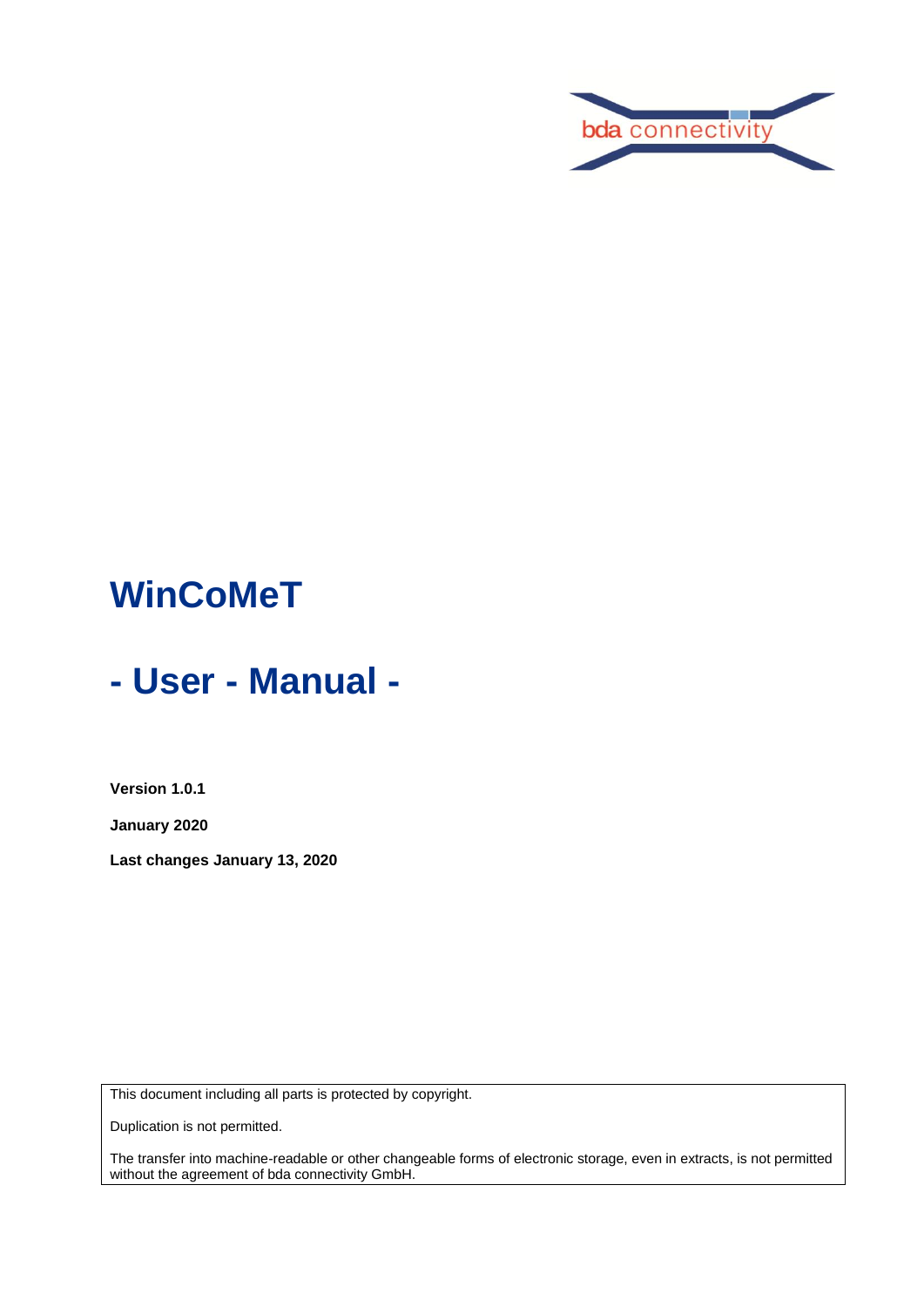

| 2.2 Minimum system requirements to control a network analyzer (NWA) / achieve measurements 4 |  |
|----------------------------------------------------------------------------------------------|--|
|                                                                                              |  |
|                                                                                              |  |
|                                                                                              |  |
|                                                                                              |  |
|                                                                                              |  |
|                                                                                              |  |
|                                                                                              |  |
|                                                                                              |  |
|                                                                                              |  |
|                                                                                              |  |
|                                                                                              |  |
|                                                                                              |  |
|                                                                                              |  |
|                                                                                              |  |
|                                                                                              |  |
|                                                                                              |  |
|                                                                                              |  |
|                                                                                              |  |
|                                                                                              |  |
|                                                                                              |  |
|                                                                                              |  |
|                                                                                              |  |
|                                                                                              |  |
|                                                                                              |  |
|                                                                                              |  |
|                                                                                              |  |
|                                                                                              |  |
|                                                                                              |  |
|                                                                                              |  |
|                                                                                              |  |
|                                                                                              |  |
|                                                                                              |  |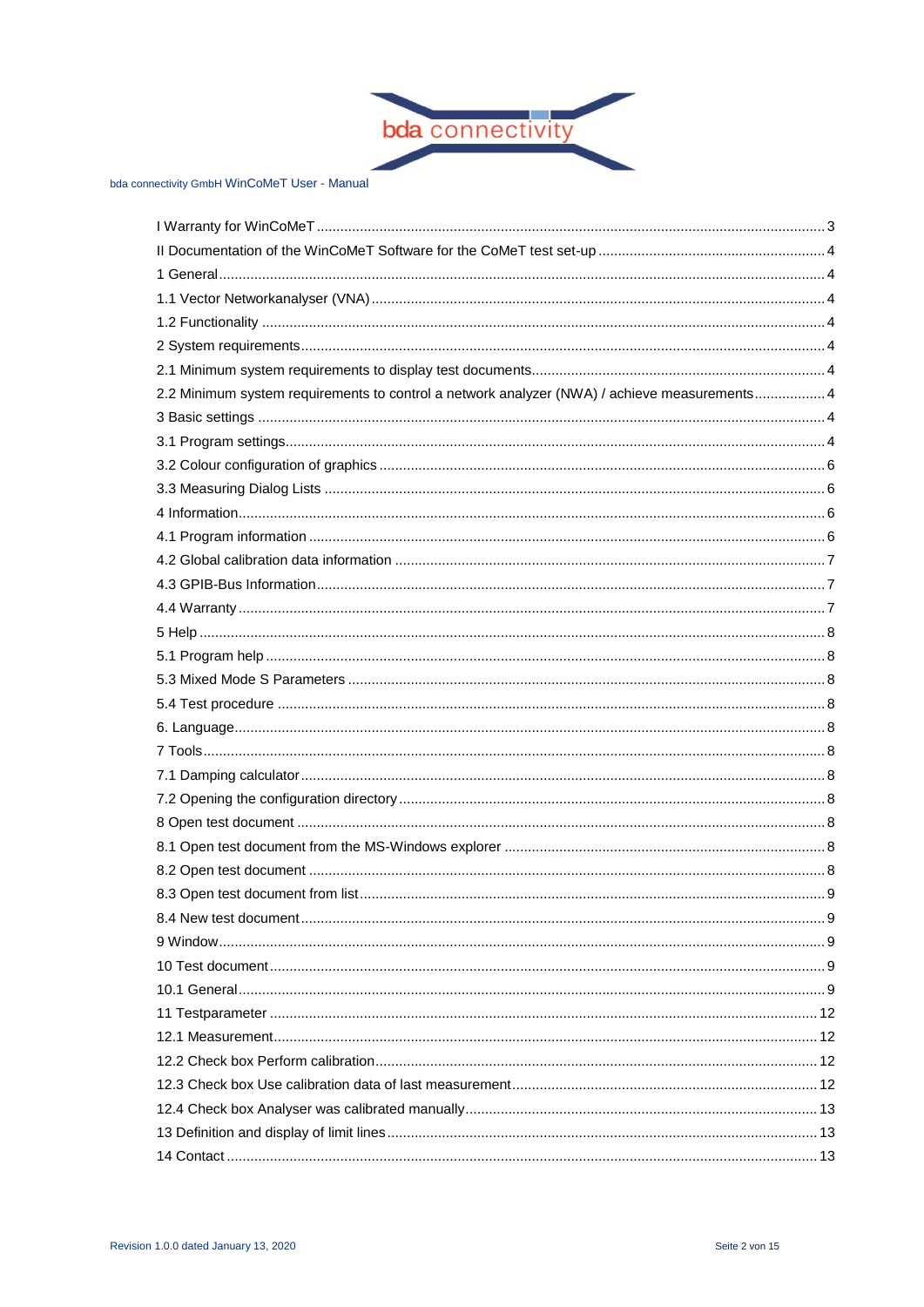

# <span id="page-2-0"></span>**I Warranty for WinCoMeT**

The WinCoMeT software was designed and tested by bda connectivity GmbH with the relavant carefulness.

However, according to the actual state of the art one cannot keep out, that computer software runs errorless under all applications or hardware combinations.

bda connectivity GmbH does not guaranty that the software runs everywhere on every computer continuously and errorless. Especially does bda connectivity GmbH not guaranty that the software will fulfil the requirements and the intensions of the user and does not guaranty that the software runs in combination with other software on the user's PC.

Calculations within the software for the relevant test procedures are taken from the current international standards. Information's about those calculations are given by the button "Info". bda connectivity GmbH is not responsible for misleading or wrong interpretation of the test results.

Calculations included in the software for the representation of the test results may use approximations, which will cover reality only within the inherent limits. Calculations and graphs may therefore give wrong or deviating results.

Warranty for all direct and indirect damage or injury, consequential damage or third damage is excluded unless otherwise regulated by law.

It is not the obligation of bda connectivity GmbH to replace any damage or injury, consequential damage or third damage, (including loss of benefit, loss of data or damage by virus disease), due to the use of the software or due to the lack of using the software.

In any case, warranty is limited to the price which was paid for the lincence of the software.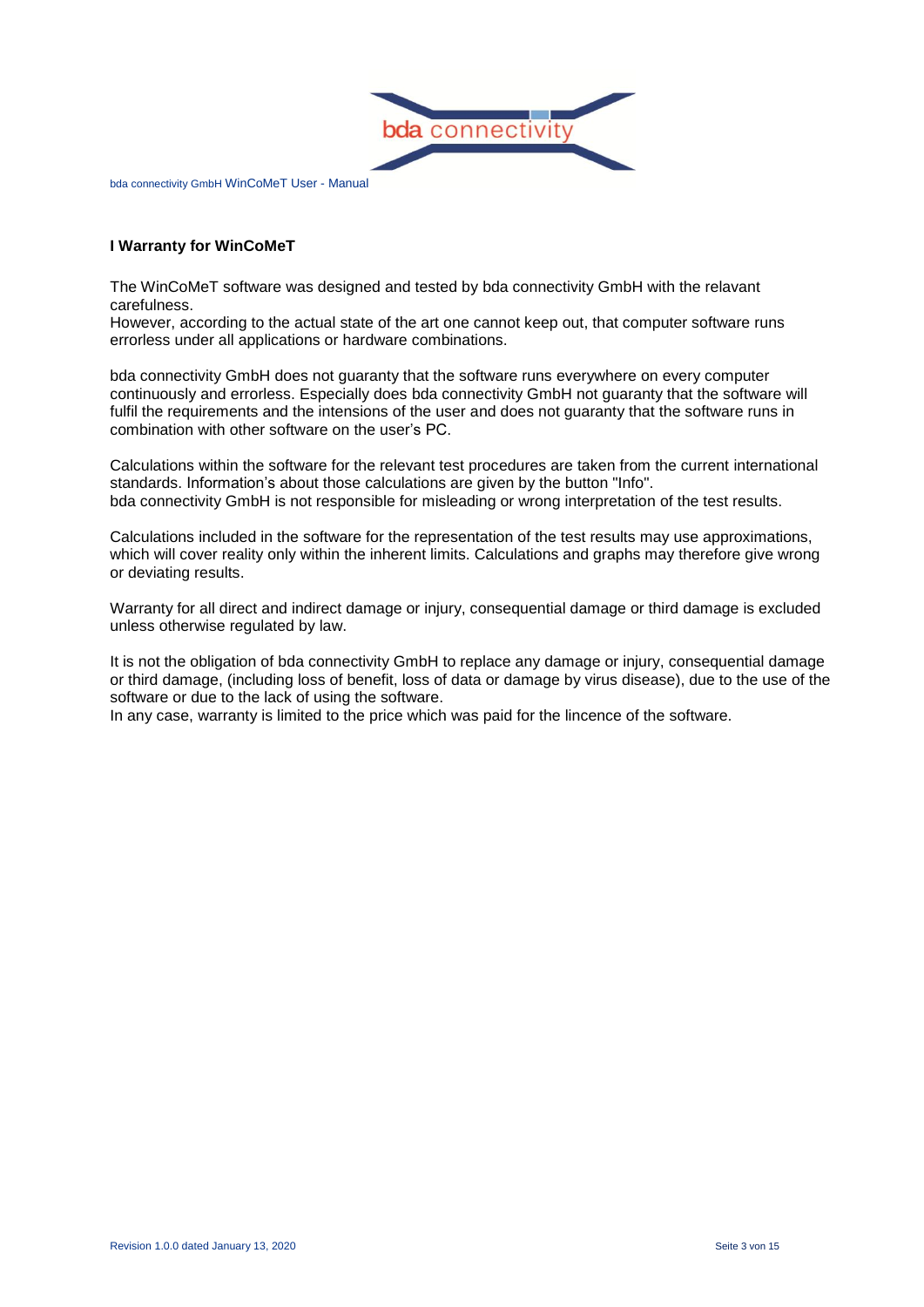

#### <span id="page-3-0"></span>**II Documentation of the WinCoMeT Software for the CoMeT test set-up**

#### <span id="page-3-1"></span>**1 General**

The WinCoMeT software was designed to support RF-measurements and measurements of screening effectiveness at communication cables and connectors as well as for documentation and storage of measured values.

The software is a helpful accessory for the measurements, but does not release the operator to check the validity of the test results against mistakes or malfunction, existing standards or the state of the art. bda connectivity GmbH is not responsible for any mistake, malfunction or misinterpretation, see also item 4.4, Warranty.

### <span id="page-3-2"></span>**1.1 Vector Network Analyzer (VNA)**

To achieve RF-measurements the software is designed to control vector network analyzer (VNA) of different manufacturers.

Setup/Program Setup/Analyzer-Type shows the current list of VNAs which can be controlled by the WinCoMeT software.

Further types of VNAs may be included upon request to bda connectivity GmbH.

### <span id="page-3-3"></span>**1.2 Functionality**

Since the reaction of NVAs may vary with different versions, additional options or with firmware updates, functionality cannot be guaranteed in general.

<span id="page-3-4"></span>Functionality of VNAs with the WinCoMeT software shall be verified by detailed tests by user.

#### **2 System requirements**

#### <span id="page-3-5"></span>**2.1 Minimum system requirements to display test documents**

- State of the art processor with at least 4 GB of memory
- Graphic board with at least 1024 x 768 pixels.
- Operating system: Windows 7, Windows 8.1 or Windows 10,
- PDF- document reader

#### <span id="page-3-6"></span>**2.2 Minimum system requirements to control a network analyzer (NWA) / achieve measurements**

- National Instruments GPIB-card (NI488.2) or installed VISA software suite<sup>1</sup>.
- National Instruments GPIB driver NI488.2 current version (from Windows 7 Version 3.0 or above).
- Recommended operating system: Windows 7, Windows 8.1 or Windows 10,
- <span id="page-3-7"></span>- VISA National Instruments VISA-Driver or Keysight- IO- Libraries (not tested)

#### **3 Basic settings**

#### <span id="page-3-8"></span>**3.1 Program settings**

Available via menu: **Setup/Program Setup**.

In this menu, basic settings are made and stored.

In the field Analyzer the network analyzer in use is to set.

Different HP VNAs optional work with a S-Parameter Test Set as separate (additional) device.

It is possible to achieve measurements without S-Parameter Test Set if the Check-**Box all** 

**measurements without S-PARAMETER TEST SET as B to R-measurement** is active.

In this case, all measurements are achieved as B to R-measurements.

Depending on the settings of the Analyser field, the possible settings of the required interface (IEEE-bus respectively GPIB-bus or RS 232) will be shown and may be matched to the installed hardware. For the RS 232 interface the only possible settings are COM-Port and Baud-Rate.

 $\overline{\phantom{a}}$ 

<sup>&</sup>lt;sup>1</sup> The VISA software suite is not included with WinCoMeT, i.e. there are additional license costs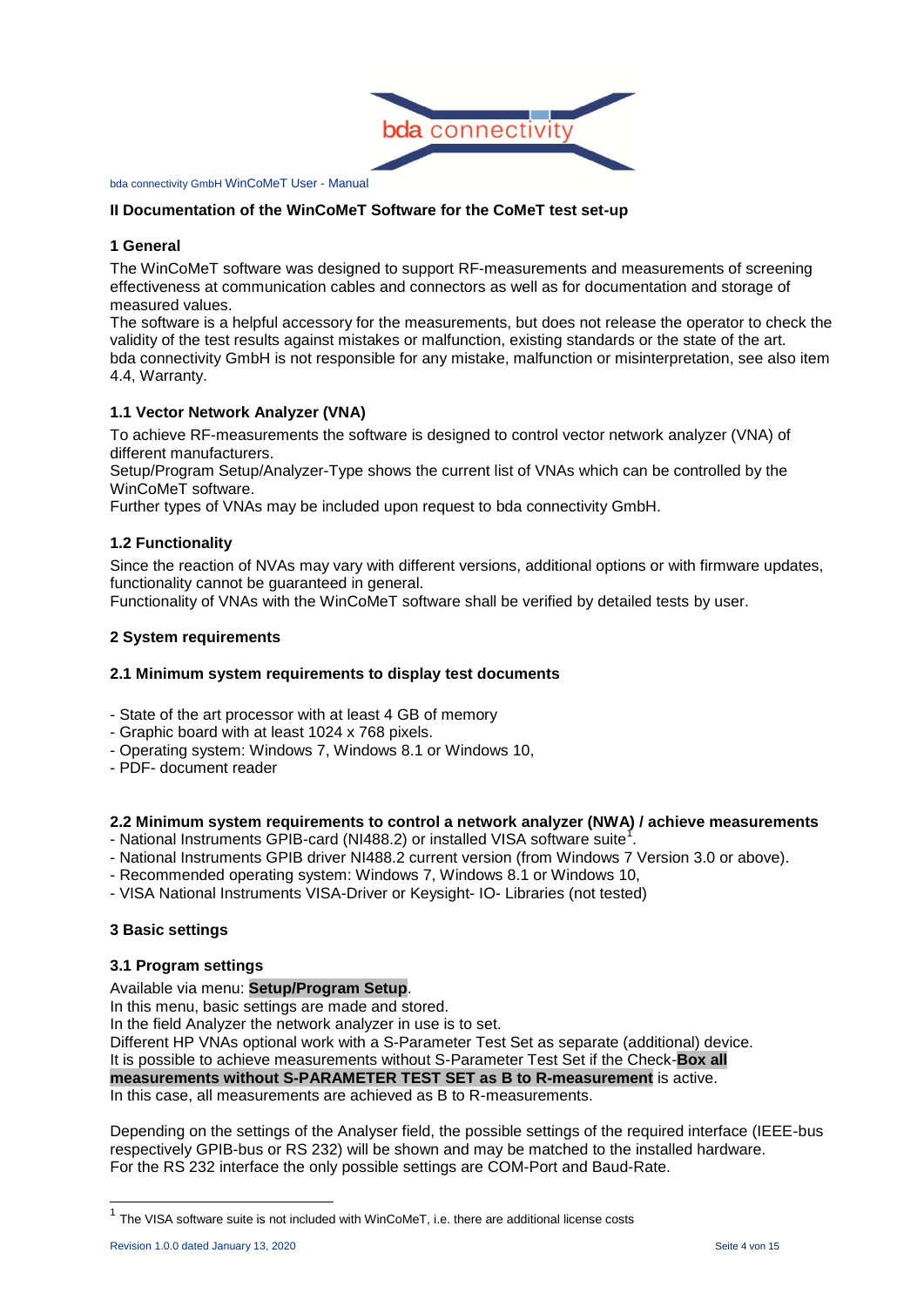

For the IEEE-bus respectively GPIB-bus this will be the analyzer address. If the analyzer address is not known, IEEE-bus may be scanned by pressing the tool- button  $\Box$  **Densoles and and the required** address may be chosen from the table of found devices.

In the field **Representation** the following options are given:

New test documents will start as maximized window when the relevant Check-Box is checked, i. e. the full available window will be used for the new test documents display representation.

The operator **language** of the WinCoMeT-Software may be changed between English and German.

During the measurement, the duration is visualized by a Progress Bar. Remark: The true duration of the measurement depends on the NWA type. (Since the NWA does not interact with the software, the true measurement duration can only be estimated). WinCoMeT offers the possibility with the field **Progress bar correction** to adapt the speed of the tool bar to the speed of the physical device.

The selection  $\frac{\text{Start screen by multi screen operation:}}{}$   $\boxed{1}$   $\boxed{3}$  gives the user of a multi screen environment the ability to define the screen where WinCoMeT is placed after the program was started.

The selection  $\frac{1}{2}$  Gating calculate with absolute values:  $\Box$  instructs WinCoMeT to use absolute values when calculating gating results.

The menu part **Print form** defines some rules regarding the printing of the measurements data, as follows:

The  $P$ rint date of calibration:  $\Box$  controls whether the calibration date and calibration time should be printed together with the test results.

The Print colors  $\Box$  controls whether the output is black and white or in colors. The graphic measurement curve may be printed colored or black and white.

The  $\frac{Print$  Analyzer Type  $\Box$  is the possibility to permit the output of the analyzer type.

The switch  $P$  int flename only  $\Box$  gives the option to print the file name with full pathname or without pathname.

If the companies name should appear on the printed document, fill out the field:

| Company name for printer output: |
|----------------------------------|
| Your Company name                |
|                                  |

Another option is to define a logo which gives the option to build your measurement document which is easy to

Logo (300x150): C:\Users\damm\Desktop\logo.bmp

identify as your companies document. The logo is placed in the upper right corner of the document. Use bitmap files (ending .bmp) and with a preferred resolution of 300 x 150 pix.

The menu part Directory's gives the ability to define two different directories:

Test document directory: In the field **Documents** the document Directory of the stored test documents will be given and the limit line directory is the storage region with the defined limit lines. The Limit line directory: values may be adapted to the local environment of the user.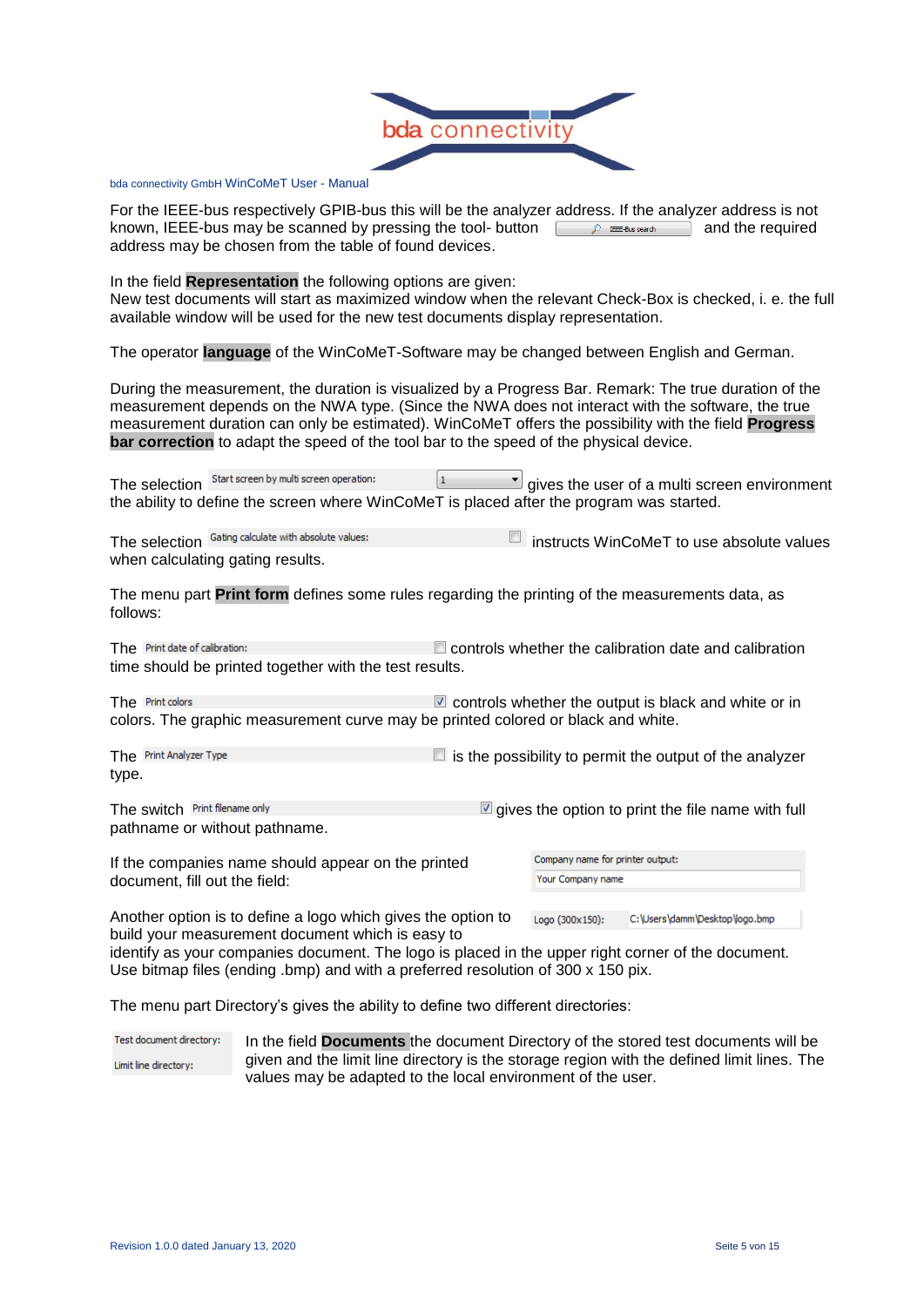

The menu part **Clipboard copy** defines three values:

- Graphical Width (in pix)
- Graphical Height (in pix)
- Copy colors (Yes/No)

If **Copy colors** = Yes the picture will be taken in defined colors (see chapter 3.2), otherwise black/white.

#### <span id="page-5-0"></span>**3.2 Color configuration of graphics**

Available via Menu: Setup/Graphical Color Configuration.

Color configuration of graphics will modify the colors of the test documents graphics.

If you want to see the result of your changes (also if a document is already open) press the button **Preview**.

#### <span id="page-5-1"></span>**3.3 Measuring Dialog Lists**

Available via Menu: Setup/Adaption Measuring Dialog Lists.

In the test parameter view/edit form, the values of all adjustable test parameters may be edited or you may add or delete values. The selection list Start frequency/MHz serves as an example (see Picture 1).

|                                                      | Adaption Measuring Dialog Combo Box Selection Lists | Ŧо   | $\mathbf{x}$ |
|------------------------------------------------------|-----------------------------------------------------|------|--------------|
| Selection list                                       |                                                     |      |              |
| List parameter:                                      | Start frequency/MHz:                                |      |              |
|                                                      | Datei: C:\ProgramData\WinCoMeT\Setup\param_r02.awl  |      |              |
| List entry<br>ľ                                      |                                                     |      |              |
| 0.01<br>0.1<br>0.3<br>1.0<br>10.0<br>100.0<br>1000.0 |                                                     |      |              |
| X Close                                              |                                                     | Save |              |

Picture 1 Selection list Start frequency /MHz

To edit the preset values, first select the corresponding measurement parameter under Selection list parameters. Then the selection list of the selected measurement parameter can be filled or changed under selection list content. The display area is editable. For example, it is also possible to copy data directly from a Microsoft Office application such as Excel (text copy) into the opened window.

> After saving the selection list, it is available in the measurement parameter form for the  $\overline{\phantom{a}}$ corresponding measurement parameter. Note: Pressing the Save field does not close the window. The proper exit of the Edit menu of the selection list is only possible via the Close selection.

Picture 2 Selection list of the test parameter menu

# <span id="page-5-2"></span>**4 Information**

Start frequency/MHz:

Stop frequency/MHz: umber of points: Sym, Test Method:

#### <span id="page-5-3"></span>**4.1 Program information**

#### Available via: **Information/Program-Information**.

This selection shows the current Version number of the WinCoMeT Software. Furthermore, this window provides all necessary address details to contact bda connectivity GmbH.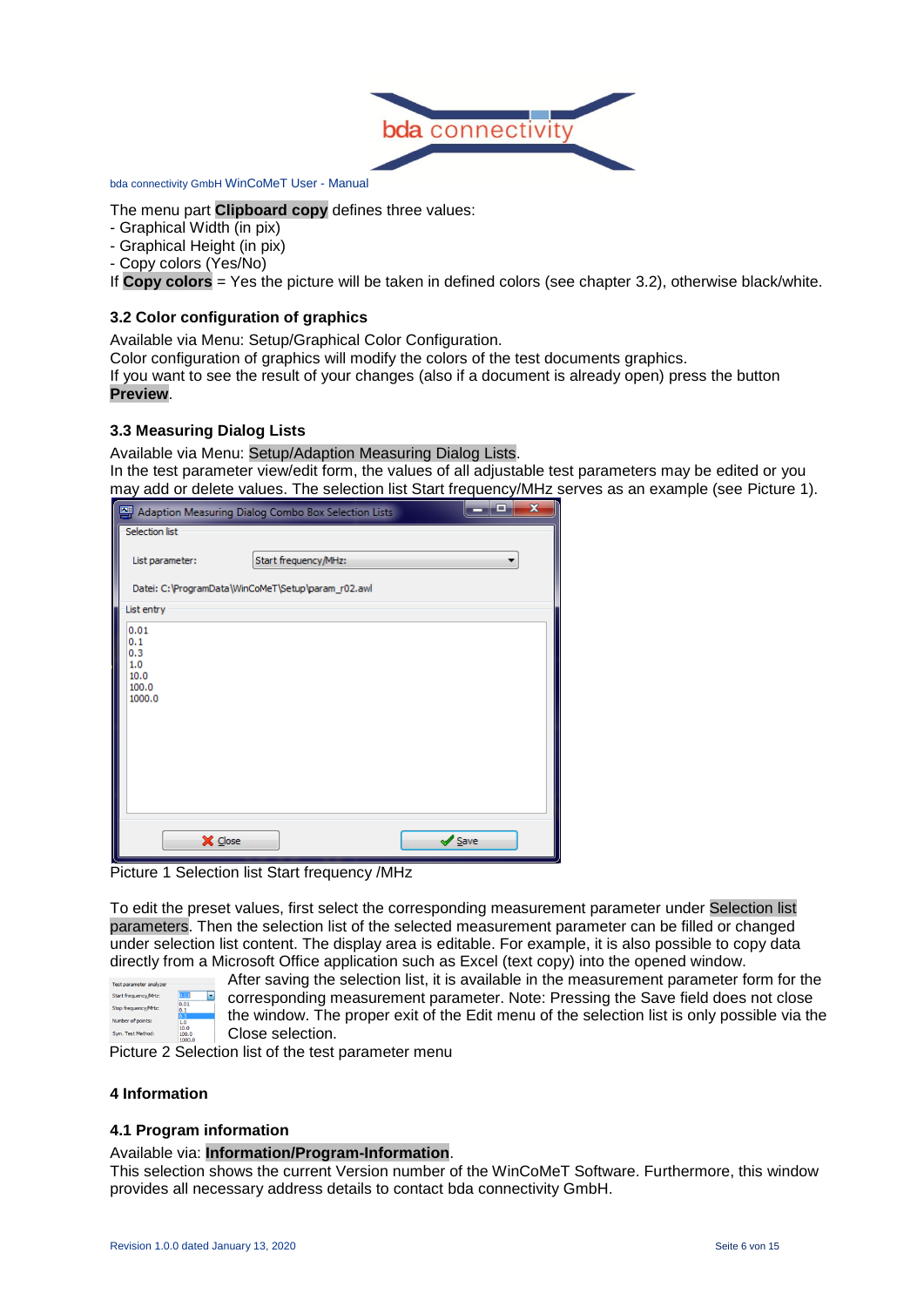

#### <span id="page-6-0"></span>**4.2 Global calibration data information**

Available via menu: **Information/Global calibration data information**.

Calibration data's are generally stored together with the test data in the measurement document file (file extension = .mdo).

Furthermore the latest calibration of the test set-up is stored global, so that the latest calibration is available for all test documents.

If the latest calibration was done with the same parameters for: start frequency, stop frequency, number of points, IF-BW and distance of points, as the current measurement, the calibration data may be assigned to the current measurement.

This is done by clicking the Check-Box **Use calibration data of last measurement** in the start measurement dialog.

That means either the in the .mdo- file stored calibration data of each test document or the global stored (in the computer's memory) calibration data of the last measurement may be used for the current measurement by operators decision.

The user has to take care, that the conditions of calibration fit to the new measurement. Global calibration data is stored separate for S21-, S11- measurement, as well as for crosstalk- ,

unbalance measurement and for the clamp test procedure (see picture 3).

| $\mathbf{x}$<br>Saved global calibration data                                                                                                                                                       |                                                                                                                                                                             |  |  |  |
|-----------------------------------------------------------------------------------------------------------------------------------------------------------------------------------------------------|-----------------------------------------------------------------------------------------------------------------------------------------------------------------------------|--|--|--|
| For all s21 standard test procedure                                                                                                                                                                 | For crosstalk test procedure                                                                                                                                                |  |  |  |
| Start frequency/MHz:0.010<br>Stop frequency/MHz: 3000.000<br>Number of points:<br>801<br>Distance of points:<br>loa<br>IF-BW/Hz:<br>10.0<br>Sym. Test Method:<br>Calibration: 09.08.2019 09:13:15   | Start frequency/MHz:0.000<br>Stop frequency/MHz: 0.000<br>Number of points:<br>$\mathbf{0}$<br>Distance of points:<br>IF-BW/Hz:<br>0.0<br>Sym. Test Method:<br>Calibration: |  |  |  |
| For all s11 standard test procedure                                                                                                                                                                 | For unbalance attenuation test procedure                                                                                                                                    |  |  |  |
| Start frequency/MHz:0.000<br>Stop frequency/MHz: 0.000<br>Number of points:<br>$\mathbf{0}$<br>Distance of points:<br>IF-BW/Hz:<br>0.0<br>Sym. Test Method:<br>Calibration:                         | Start frequency/MHz:0.000<br>Stop frequency/MHz: 0.000<br>Number of points:<br>$\mathbf{0}$<br>Distance of points:<br>IF-BW/Hz:<br>0.0<br>Sym. Test Method:<br>Calibration: |  |  |  |
| For clamp test procedure<br>Start frequency/MHz:0.000<br>Stop frequency/MHz: 0.000<br>Number of points:<br>$\Omega$<br>Distance of points:<br>IF-BW/Hz:<br>0.0<br>Svm. Test Method:<br>Calibration: |                                                                                                                                                                             |  |  |  |
|                                                                                                                                                                                                     | X Close                                                                                                                                                                     |  |  |  |

Picture 3 Global calibration data

Global calibration data information shows, which calibration datas are valid for the different test parameters (start frequency, stop frequency, number of points, IF-BW and distance of points). The calibration data of this measurement document can be copied to the global area by right-clicking with the mouse in the button bar (tool-button bar) of a measurement document (see Fig. 4).

 $\boxed{I}$  Set calibration data to ideal values

<span id="page-6-1"></span>Picture 4 Copy calibration data of the test document to global

#### **4.3 GPIB-Bus Information**

Available via: **Information/GPIB-Bus Information**.

The GPIB- Bus Monitor records all data that will be transmitted via GPIB-Bus as well as all commands of the GPIB- Bus card driver.

This will ease necessary debugging and shows the analyzer <–> PC- communication in a transparent manner.

#### <span id="page-6-2"></span>**4.4 Warranty**

Available via menu: **Information/License agreement, warranty, Lizenzvereinbarung, Gewährleistung**. This item gives information about warranty respectively license agreement in a split window (German / English).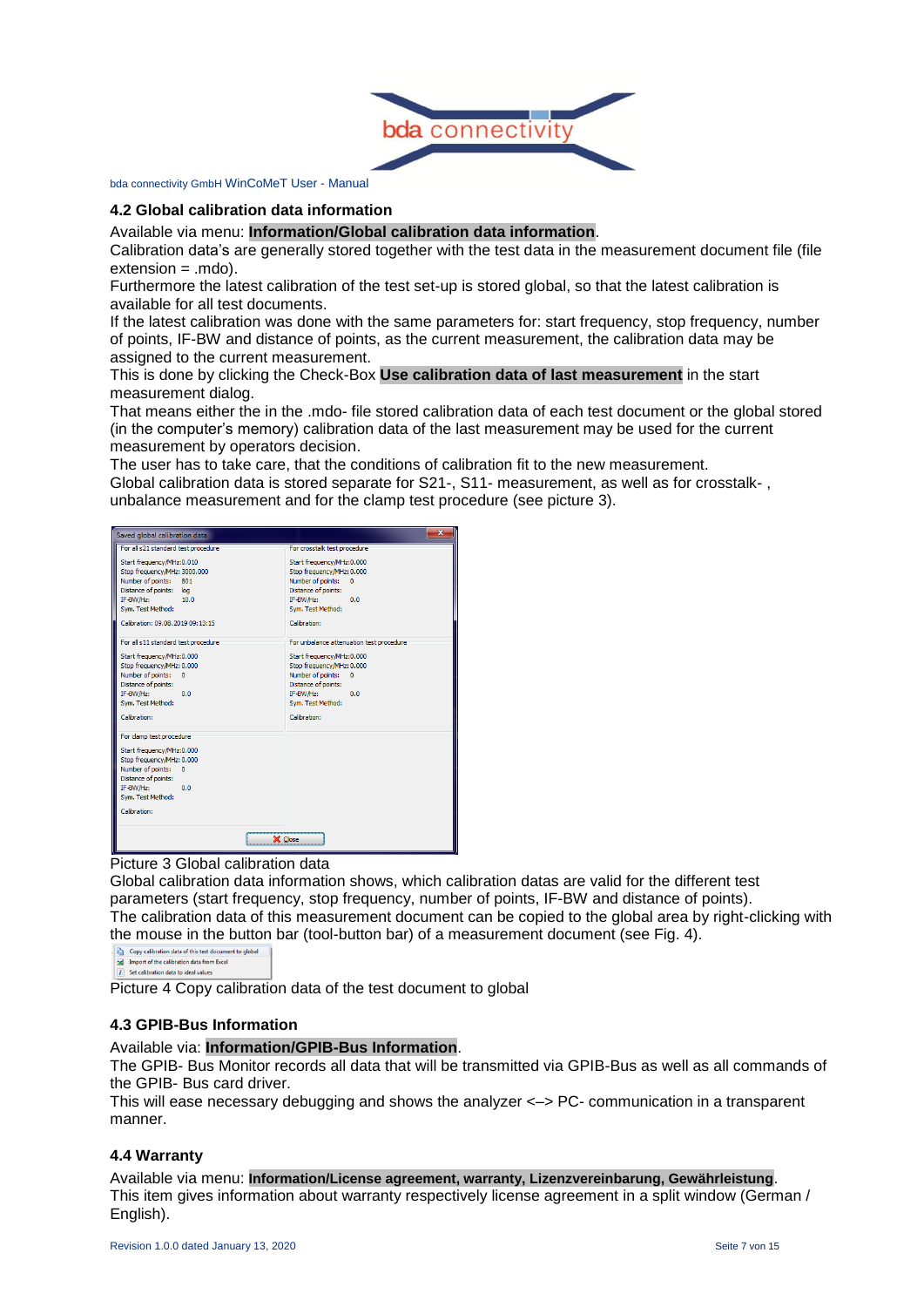

# <span id="page-7-0"></span>**5 Help**

# <span id="page-7-1"></span>**5.1 Program help**

#### Available via: **Help/Program Help**.

The Program help will show the text of this document by calling an external PDF reader.

#### **5.2 Tube**

#### Available via: **Help/Measuring Tube**.

<span id="page-7-2"></span>The Measuring tube help explains the use of the measurement setup (tube, triaxial cells or cables).

#### **5.3 Mixed Mode S Parameters**

#### Accessible via menu: **Help/Mixed-Mode S-Parameters**.

Here an overview of the nomenclature of the S-parameters for multiport network analyzers is displayed on the screen.

#### <span id="page-7-3"></span>**5.4 Test procedure**

#### Available via: **Help/Test Procedure**.

<span id="page-7-4"></span>Different pdf- files explains the test procedures which are included in the WinCoMeT-Software installation.

#### **6. Language**

#### Accessible via menu: **Language**.

In the Language menu, the language of the program interface and the program outputs can be switched very easily and quickly between the available languages (currently English and German).

#### <span id="page-7-5"></span>**7 Tools**

#### <span id="page-7-6"></span>**7.1 Damping calculator**

#### Accessible via menu: **Tools/Attenuation Calculator**.

Some cable manufacturers use various cable attenuation models to calculate the attenuation characteristics of cables. For these models, the characteristic coefficients are given in the data sheet of the corresponding cable. With the help of the attenuation calculator of the WinCoMeT software, a attenuation value for a certain frequency can be calculated for known coefficients. On the other hand, the attenuation coefficients can also be calculated from a few damping values.

#### <span id="page-7-7"></span>**7.2 Opening the configuration directory**

#### Accessible via menu: **Tools/Open setup directory**.

Here you can directly access the configuration directory. The configuration files are stored in this directory. This provides a quick and easy way to make backup copies of these files for e necessary restore ore for a new installation on a new computer.

#### <span id="page-7-8"></span>**8 Open test document**

#### <span id="page-7-9"></span>**8.1 Open test document from the MS-Windows explorer**

Test document may be opened direct after double - click the test document file (.mdo) in the MS-Windows explorers file list.

While opening the first test document, the WinCoMeT-Software will be started. Further test documents will be loaded into the same instance of the WinCoMeT-Software without restarting the WinCoMeT-Software again.

#### <span id="page-7-10"></span>**8.2 Open test document**

Available via: **Open Test Document**.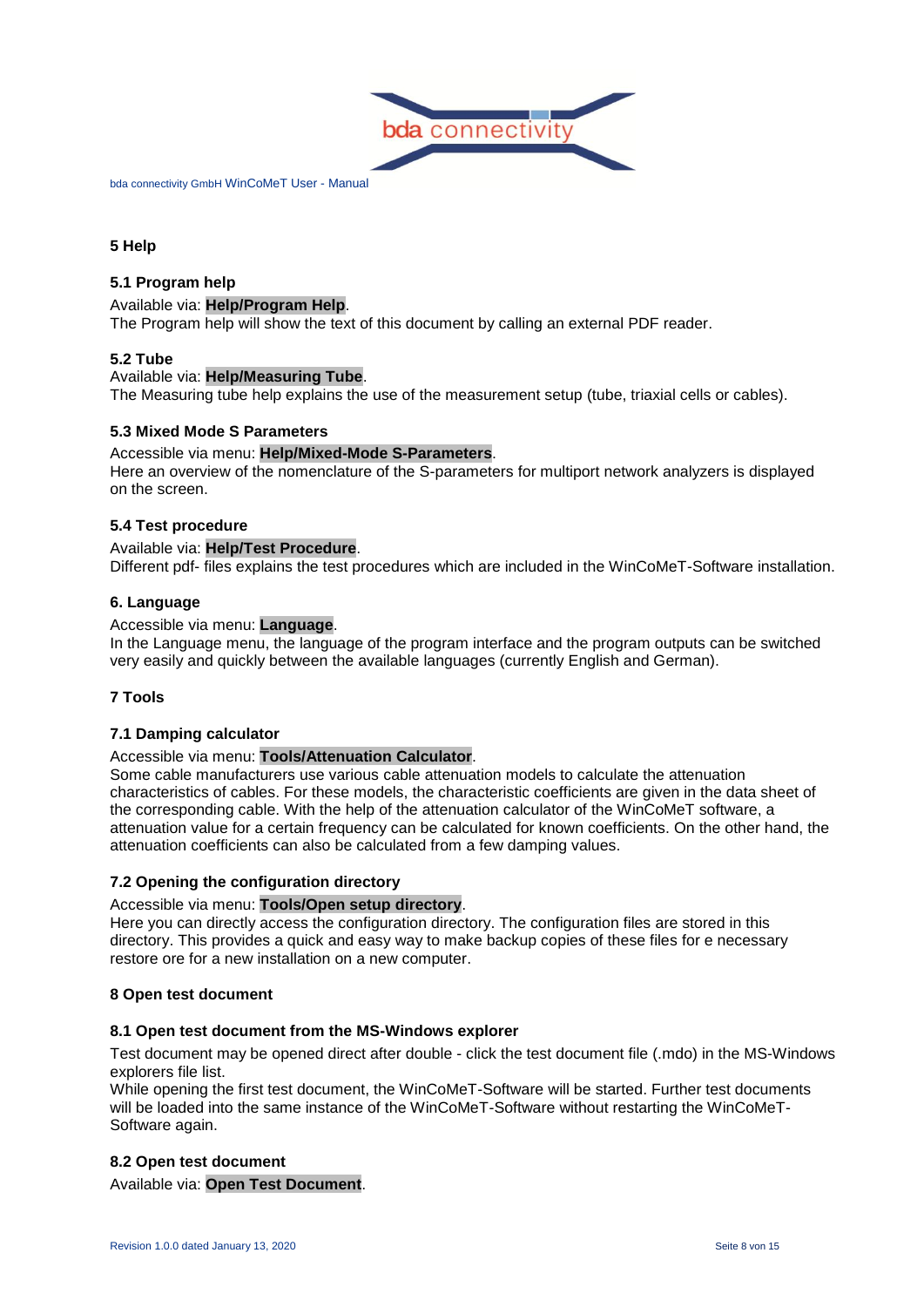

If you select the open test document menu option you are able to load an already existing test document (.mdo file). A few test documents may be opened one after the other. They will stay opened and may be depicted at the same time on the screen. The number of documents that can be opened at the same time depends on the respective hardware of the computer (resources).

# <span id="page-8-0"></span>**8.3 Open test document from list**

#### Available via: **List**.

List shows all test documents which are in the relevant folder as an overview.

The shown directory may be changed by clicking Directory.

Preselected is the standard document directory.

The test document list contains columns for order no., product no., date of measurement, test procedure, cable type, sample length and filename. This list may be sorted by clicking the relevant button on the head of the column. Double clicking on any row or selection of a row by marking it, (row will be highlighted in blue color) and following clicking of Open test document will open the required test document.

<span id="page-8-1"></span>Extend of the row may be varied. The new extend of the row will be stored.

#### **8.4 New test document**

#### Available via: **New Test Document**.

With **New Test Document** a new, empty test document may be created. Since different parameters shall be set it is recommended, to open an already existing test document (template), overwrite it with the new data and settings and store it under a new name.

#### <span id="page-8-2"></span>**9 Window**

#### Available via: **Window**.

If more than one test documents are opened, they may be shown overlapping, side by side or one on top of the other. Furthermore, one of the already opened test documents may be selected via the selection numbered list in the Window menu.

#### <span id="page-8-3"></span>**10 Test document**

#### <span id="page-8-4"></span>**10.1 General**

The test document is the graphical depiction of the measurement data's and gives different additional information's. The status line shows date and time of the calibration and measurement. Also status line shows the status of change of the test document. Changes at test parameters are direct recognizable at the status of change, which is either Original or Changed. Some changes at the test parameters, e.g. number of points, require a new calibration. This requirement is shown direct in the status line field calibration and measurement. This information fields shows now: Required.

By turning the mouse wheel, the shown graphs may be zoomed. Forward turning enlarges the graph size, whereas backwards turning reduces the size.

For zoom of the Y-axis additionally the STRG- key shall be pressed and hold down.

Zooming of Y-axis is possible only, if in the menu selection **Prepare test parameter (F4)** / Diagram magnitude **from** and Diagram magnitude **to** is not set to auto.

Additionally to the test result graph it is also possible to show intermediate results, extended data's, limit lines or other helpful graphs on the screen.

This may be done either by the tool button **switch lines on or off (F8)** or by the popup-menu of test document.

The user interface icon for displaying optional graphs is:

Another option is to use the Mouse, if it's over the graphic screen section. After a right click, the popup menu opens directly and allows selecting all available graphs for this test procedure by using the check boxes. Furthermore, this popup menu shows the relationship between shown graph and relevant color.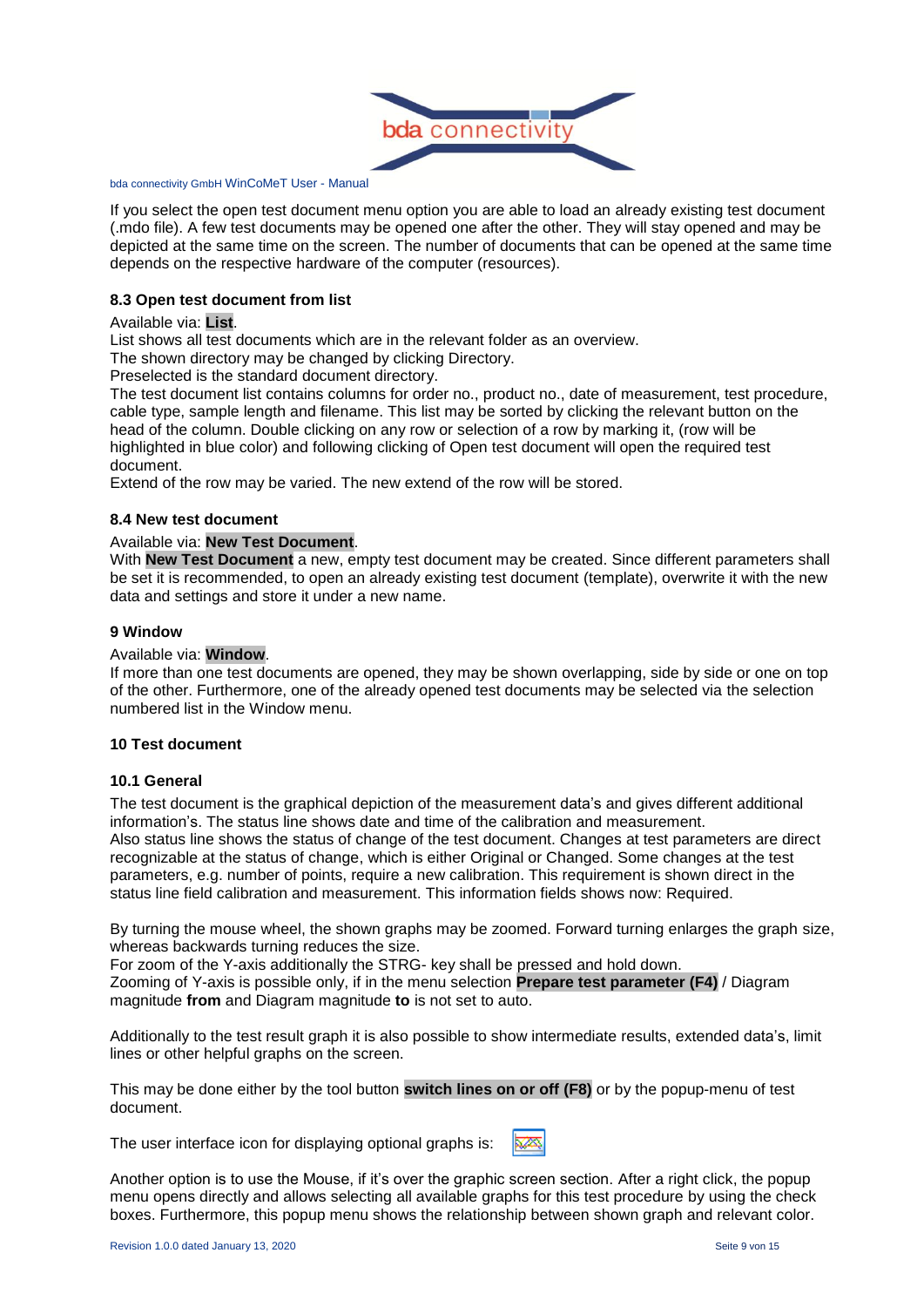

The designation of each shown curve is as close as possible placed to the respective curve by finding a free area near the curve (see picture 3).

|         | $\Box$ ac(150)/dB<br>Fq(IEC62153-4-1)<br>a(calibr.)/dB<br>a(One Balun)/dB<br>$\triangledown$ a(source)/dB<br>Calculation |  |
|---------|--------------------------------------------------------------------------------------------------------------------------|--|
| X Abort | EN 50117 - Klasse A+<br>EN 50117 - Klasse A+<br>Selection use                                                            |  |

Picture 5 Pop- Up window

If no free place was found, possibly other curves may be overwritten by text parts. This may be prevented by setting the Y-axis iteratively by hand.

The test procedures Attenuation (S21) and Attenuation (open, short) allows to show a square balance function. The calculation is done for the depicted area only, which means, for the range from **Diagram frequency from** to **Diagram frequency to**. From:  $\overline{0.30}$ to:  $2000.00$   $\rightarrow$   $\boxed{\text{lin}}$   $\rightarrow$ 

# **10.2 Tool-Bar**

Each test document contains a Tool-Bar with all Tool-Buttons which contains the functions which may be used in combination with the opened test document.

If the mouse pointer stays longer than half a second over one of a tool buttons, a short info text will be displayed, which describes the function of the affected button.

The test document contains the following tool-buttons:

**Load test document from file (F2)**: The test document is loaded overwriting the visible data's. It is no additional test document loaded, but the current open test document will be filled with the content from the .MDO- file loaded via this function.

**Save test document to file (F3)**: all data's of the test document will be stored. These are all test parameter as well as calibration data's and (if applicable) defined limit values. In this way, one may switch between different test procedures (transmission, screening attenuation and transfer impedance).

**Prepare test parameter (F4)**: the test parameter-form is opened and the test parameter may be changed. Changes will be valid direct after closing of the test parameter form. The new graphic depiction is shown. The status line info of the test document is also matched to the new settings.



**Measurement (F5)**: A new calibration procedure respectively a new measurement is started with this button.



**Linear or logarithmic frequency scale (F6)**: the X-axis respectively the frequency axis may be switched between lin and log scale.



**Linear or logarithmic magnitude scale (F7)**: the Y-axis respectively the magnitude axis may be switched between lin and log scale.

**Auto-scaling on/off (Strg+A):** The scaling of the amplitude axis can be switched directly between 医口 automatic scaling and fixed scaling values. The fixed scaling is defined in the measurement parameter form. If the automatic scaling has already been selected in the measurement parameter form, a corresponding changeover cannot take place. If a fixed scaling is selected here, the Auto-Scaling button is pressed repeatedly to switch between this fixed scaling and the Auto-Scaling and the screen graphic is adapted accordingly.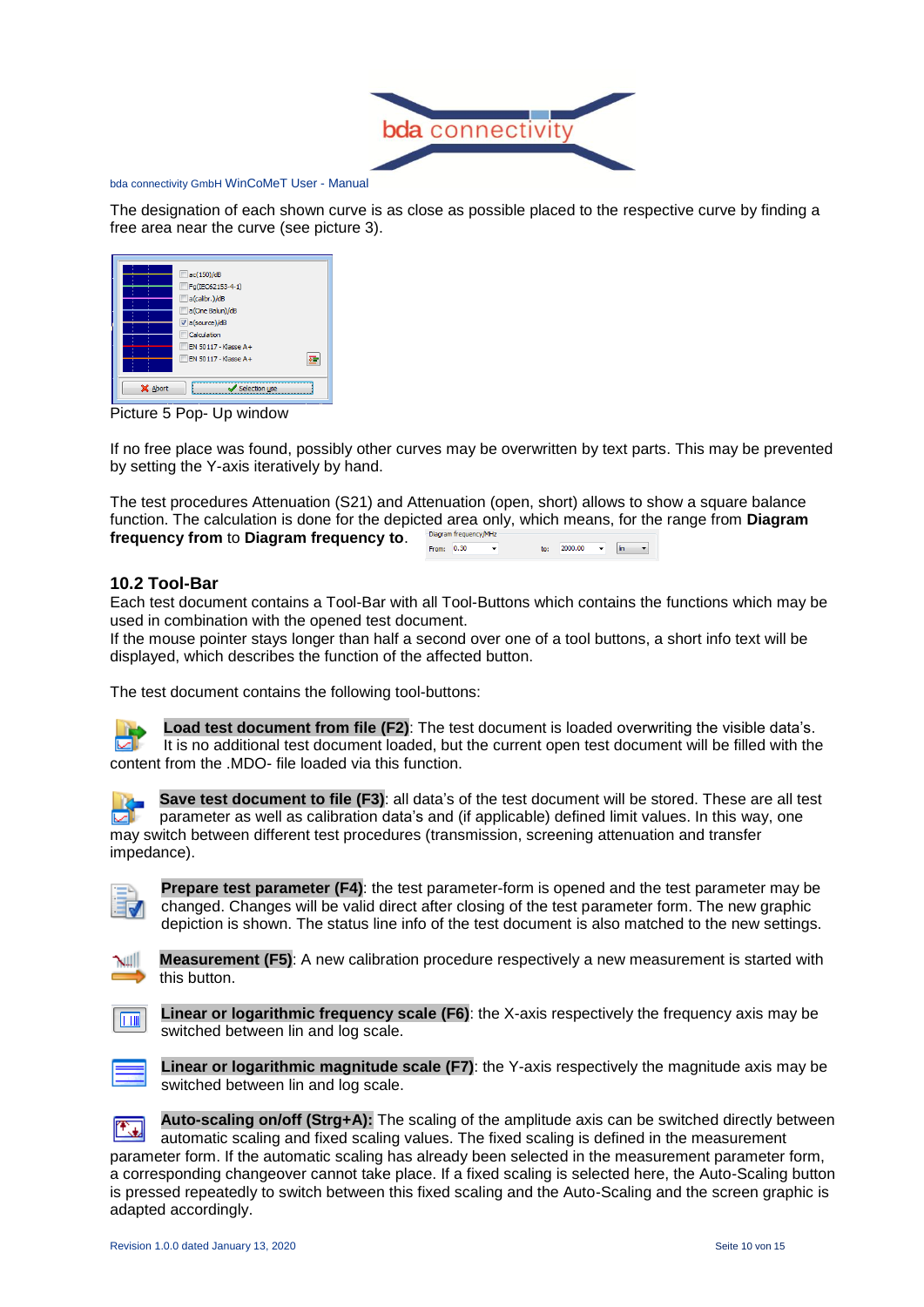

#### **Switch lines on or off (F8)**: <u>Ivas</u>

Additionally to the test result itself, also intermediate results, extended data and limit lines may be shown as graph on the screen. It may switched on or off with the tool button **Switch lines on or off**.



**Show marker data (F9):** In the form **Test parameters** in the field **Marker frequencies** frequency values of the marker may be set. The related values of the Y-axis are calculated and shown as graph.

Remark: In case of measurement of Impedance (open, short) and when the graphic  $Zw(Z(L)=Z(K))$  is active, this will be done automatically for all points where Z(L)=Z(K).

If more than one curve is shown in one graphic window, the marker calculation is related to the first activated graph. Markers are shown as small circles around the calculated point.

**Get graph from other test set document (F10):** This function can be used to display individual ⊠⊷ graphs from different measurement documents within one selected measurement document. To do this, first open two or more measurement documents which are measured according the same measurement procedure. All graphs to be displayed must be switched on now, i.e. made visible, within these open measurement procedures. Now individual graphs from other measurement documents can be selected using the Get graph from other measurement document function and thus displayed within this measurement document.



**Add or subtract graphs (Ctrl+G)**: In a few measurement methods (e.g. shielding attenuation Ed.2 or coupling attenuation) a sum or difference graph can be calculated and displayed. If such a kind of measurement method is selected, this button is visible. The label text for this graph can be freely defined, i.e. there is an input field for this variable.

The output graphs can be any graphs from different measurement documents with any measurement method. The corresponding measurement documents only have to use the same measurement frequencies. "Same measurement frequencies" means using the same values for start frequency, stop frequency, number of points and linear or logarithmic point spacing.

To use this function, first open the corresponding measurement documents. Then select the two corresponding graphs in the target measurement document. Once the two graphs have been selected, the sum or difference graph can be switched on or off under Switch graphs on or off and displayed.

**Analyzer calibration with CALIBRATION-UNIT (F12):** For some network analyzers, automatic calibration functions can be performed by connecting a CALIBRATION-UNIT. If such a network analyzer is set in WinCoMeT, this button is visible.

In this case, an analyzer calibration can be triggered from WinCoMeT. The parameters set in the measurement document (start frequency, stop frequency, IF bw, etc.) are used for calibration.

Print test **document (String + P)**: All relevant information of the highlighted test document is assembled and printed out as a test protocol to paper or to a pdf- file. Remark: The companies name and/or logo may be set respectively changed by Setup/**Program setup** for print out to the document.

**Copy test document to clipboard (Strg+C)**: The measurement document graphic is copied to the clipboard. The colors defined for the printer are used for this (see Chapter 3.2 Graphic color configuration). The measurement document graphic is copied in black and white if this has been specified under Basic Settings/**Program setup**. The default size of the copied graph in pixels can also be specified here (default settings). After corresponding mouse click: Copy to clipboard, the boundary conditions of the clipboard copy can be changed or adapted again in the "pop-up" window. Copy size (in pixels), copy in color or as black and white graphic, with or without heading, axis designation or curve text and various font size adjustments are adjustable. This parameter set can be saved and reloaded later. This is done using the two available buttons Save currently set parameters and Load last saved parameter set.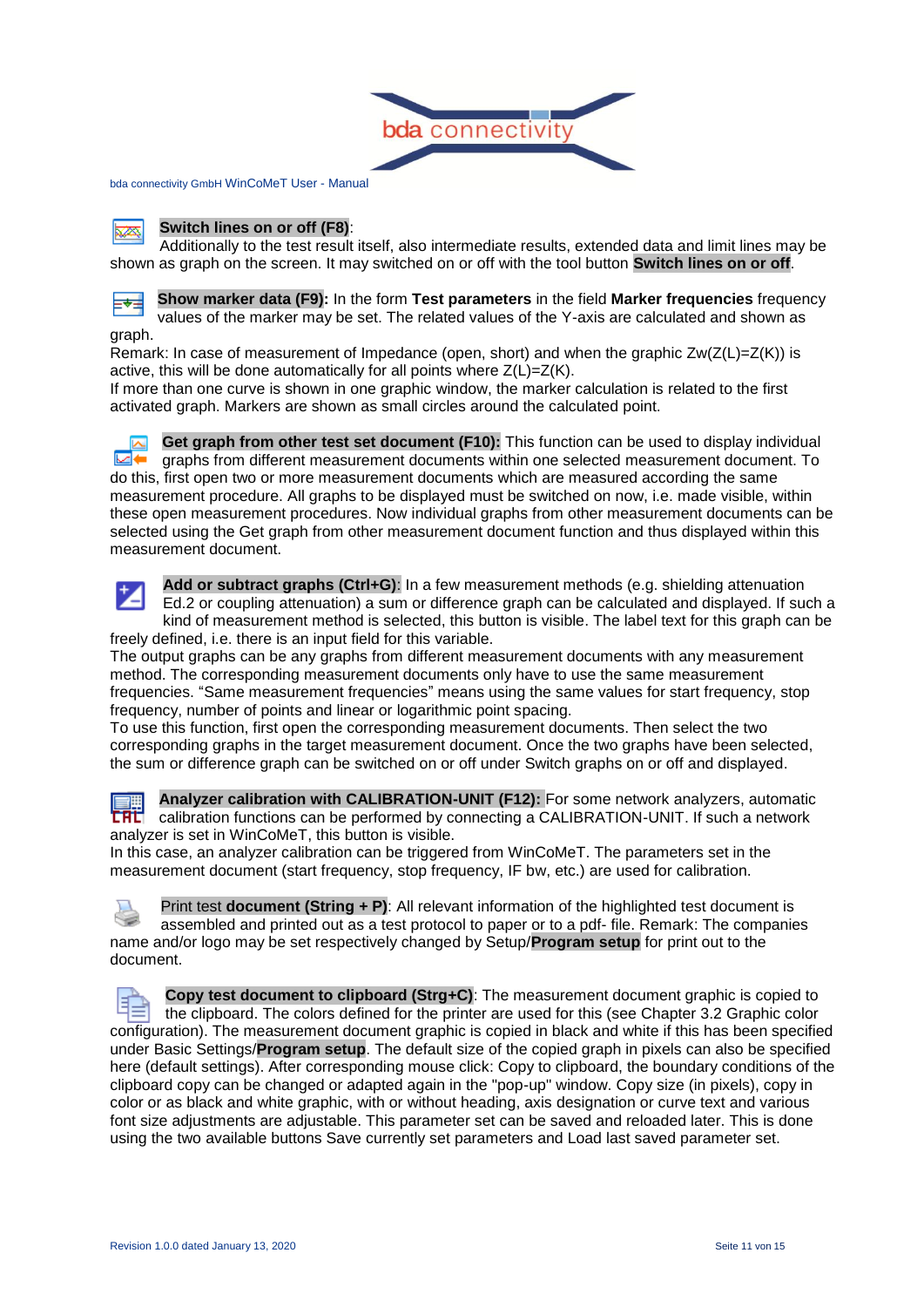

**Transfer data to Excel (STRG-E)**: Frequency, measured values and results of calculations are **NZ** exported into a MS-Excel sheet. MS-Excel is started and the necessary columns are filled with the relevant data's.

Information to test procedure: the test of the help function help/test procedure opens in accordance with the selected test procedure. In this way, one gets direct information to the selected test procedure, e.g. transfer impedance.

**Information about the test procedure (F1)**: The PDF file with the help text for the currently selected measuring procedure is opened context-sensitive. This gives a direct explanation of the selected measuring method (e.g. coupling resistance method). Remark: The help text for the different measuring methods is created step by step. In a few cases it is possible that no PDF file is available, yet. This does not indicate a deficiency of the software.



**Close test document**: The test document is closed. In case of changed test parameter, they will be stored after you select "Yes".

With the right button of the mouse over the tool bar the function **Copy calibration data of this test document to global** may be achieved. With this function it is possible to transfer calibration data's from one test document to another test document (see also 4.2 Global calibration data information).

#### <span id="page-11-0"></span>**11 Test parameter**

Available by the tool-button: **Prepare test parameter**.

In the test parameter input screen of the menu, all parameters which are necessary may be set for the relevant test procedure.

Furthermore, additional information may be registered here. Each test parameter may be loaded from a pre-selected dropdown-list.

These dropdown-lists may be prepared by Setup/Adaption Measuring Dialog Lists.

The fields Start frequency/MHz, Stop frequency/MHz, Display frequency from, Display frequency to may contain shortened units like (H, k, G). Instead of 2000 also 2G for 2GHz or 9k instead 0.009 for 9kHz may be set.

# <span id="page-11-1"></span>**12 Achieve measurements**

#### **12.1 Measurement**

Available by the tool-button: **measurement (F5)**.

 $N$ By clicking the button measurement, a new measurement and/or a new calibration procedure is started.

Necessary instructions are given at each step of the measurement.

The progress bar estimates the duration of each step. The real duration depends on the used NWA and may vary in a wide range.

Since the NWA gives no feedback to the software, this duration can only be estimated.

<span id="page-11-2"></span>Adjusting of the progress bar may be done by: Setup/Program Setup.

#### **12.2 Check box Perform calibration**

If the calibration of the set-up for the test document is already done, a new calibration can be skipped by deactivation this with the check box **Perform calibration**.

#### <span id="page-11-3"></span>**12.3 Check box Use calibration data of last measurement**

If the latest calibration has been achieved with the same parameters for start frequency, stop frequency, number of points, if-bw and distance of points, the calibration data's may be used for the current measurement by activating the Check-Box **Use calibration data of last measurement**. This is also valid, when the calibration has been done with another test document. In this case, the user has to take care, that the conditions of calibration fit to the current measurement, (see also 4.2 Global calibration data information).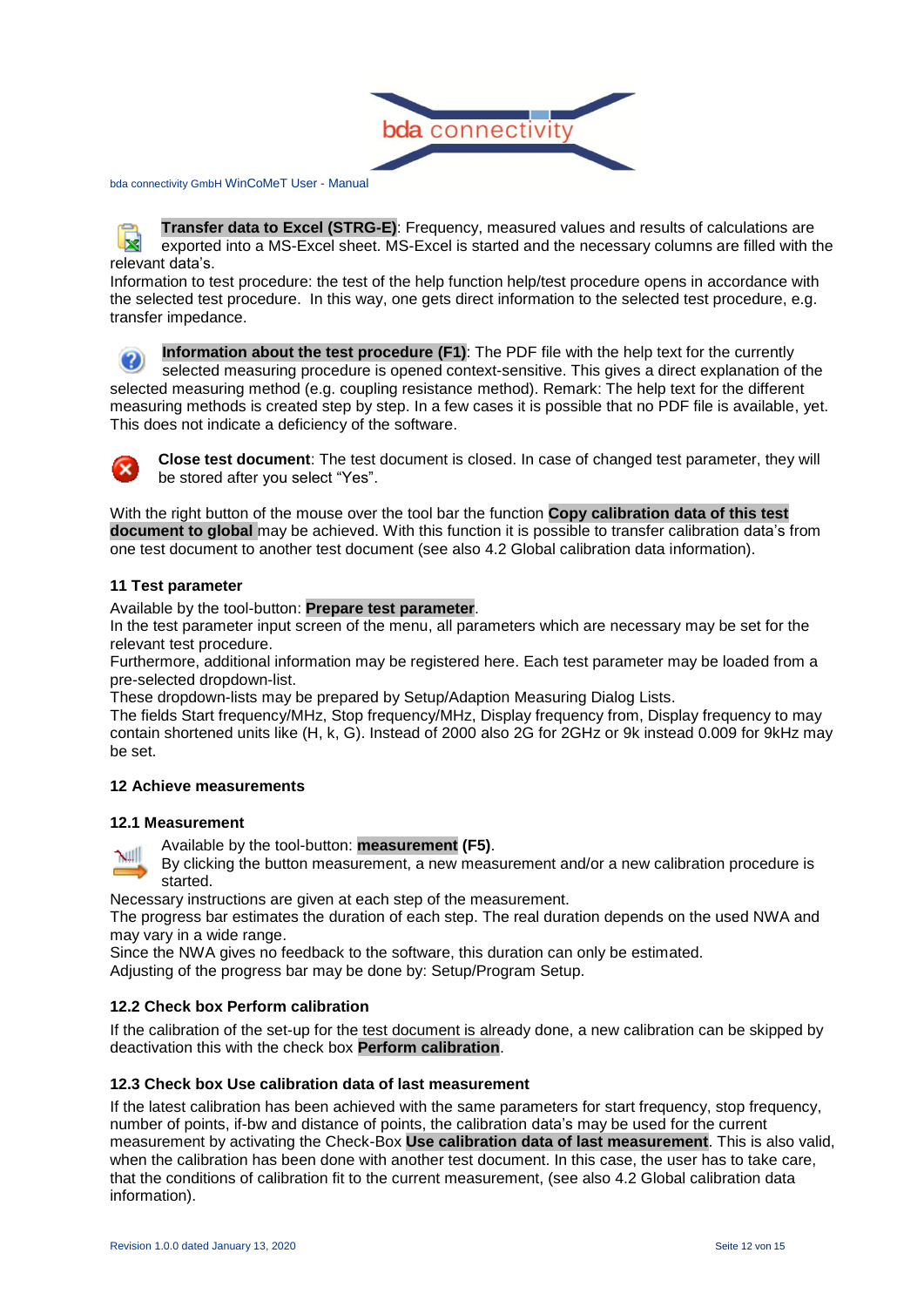

#### <span id="page-12-0"></span>**12.4 Check box Analyzer was calibrated manually**

Different VNA offer the possibility of extended calibration, which is more accurate than the standard calibration of the WinCoMeT software.

To use this extended calibration of the VNA, the check box Analyzer was calibrated manually shall be set after a calibration with e.g. an ECAL was done.

This will lead to the following:

- The calibration measurements of the WinCoMeT software will be skipped

- The calibration data in WinCoMeT will be set to ideal values (e.g. in case of S21 measurement the real part will be set to 1.0 and the imaginary part will be set to 0.0 (which equals 0 dB)).

- No pre set of the VNA will be done before the measurement is stored. So the data's of the manual achieved calibration remains in the VNA and will be calculated with the test results in the VNA.

#### <span id="page-12-1"></span>**13 Definition and display of limit lines**

Available in the test document via tool button **Prepare test parameter** / button **Set limit lines**.

Two limit lines may be created and used per test document. To create limit lines, the test parameter form of the test document shall be opened and the button **Set limit lines** shall be set. Each limit line may be addressed with a specific name, e.g. "as-limit 85 dB".

Both lines are defined in two text arrays.

One point of each line is specified per row.

Frequencies may be set by abbreviations, k for kHz, M for MHz and G for GHz. Without any letter, MHz will be set as default value.

Frequency values shall be with a semicolon, then the Y-axis value shall be set and the line shall be closed by a return:

The definition of each point of the limit line is as follows: Frequency-value, semicolon, Y-axis value, return (e.g.: 300k;-25 "<cr>").

The number of points of a limit line is in principle as much as the number of measuring point. Limit curves may be established as step-function or as a line.

Examples of limit curves are already stored as: line mode example.lim, step mode example.lim.

In step mode the magnitude of point  $(n)$  and point  $(n+1)$  is the same.

In line mode the line between point (n) and point (n+1) is a direct connection.

Limit lines may be shown via the tool button Switch lines on or off in the test document or by the popup menu of the test document.

Both of the limit lines are stored together with the test document; additionally the limit lines may be stored alone. This is achieved by pressing the button **Save limit lines to file** in the form of the limit line. Limit lines may be loaded by the Button Load limit lines from file of the form of the limit lines.

It is possible to establish and store a set of different limit lines for different applications and load them, when needed.

#### <span id="page-12-2"></span>**14 Contact**

bda connectivity GmbH Herborner Straße 61A 35614 Aßlar, Germany

Technical questions: Tel.: +49 6441-38452-55/53 Fax: +49 6441-38452-99 Email: bernhard.mund@bda-c.com / ralf.damm@bda-c.com

Questions concerning software and control of network analyzer: Tel.: +49 6441-801-142 Email: roland.reimann@bedea.com

Dokumentation of Software WinCoMeT - Dokumentenversion vom 08.08.2019 (Roland Reimann)

bda connectivity GmbH Herborner Strasse 61A 35614 Aßlar, Germany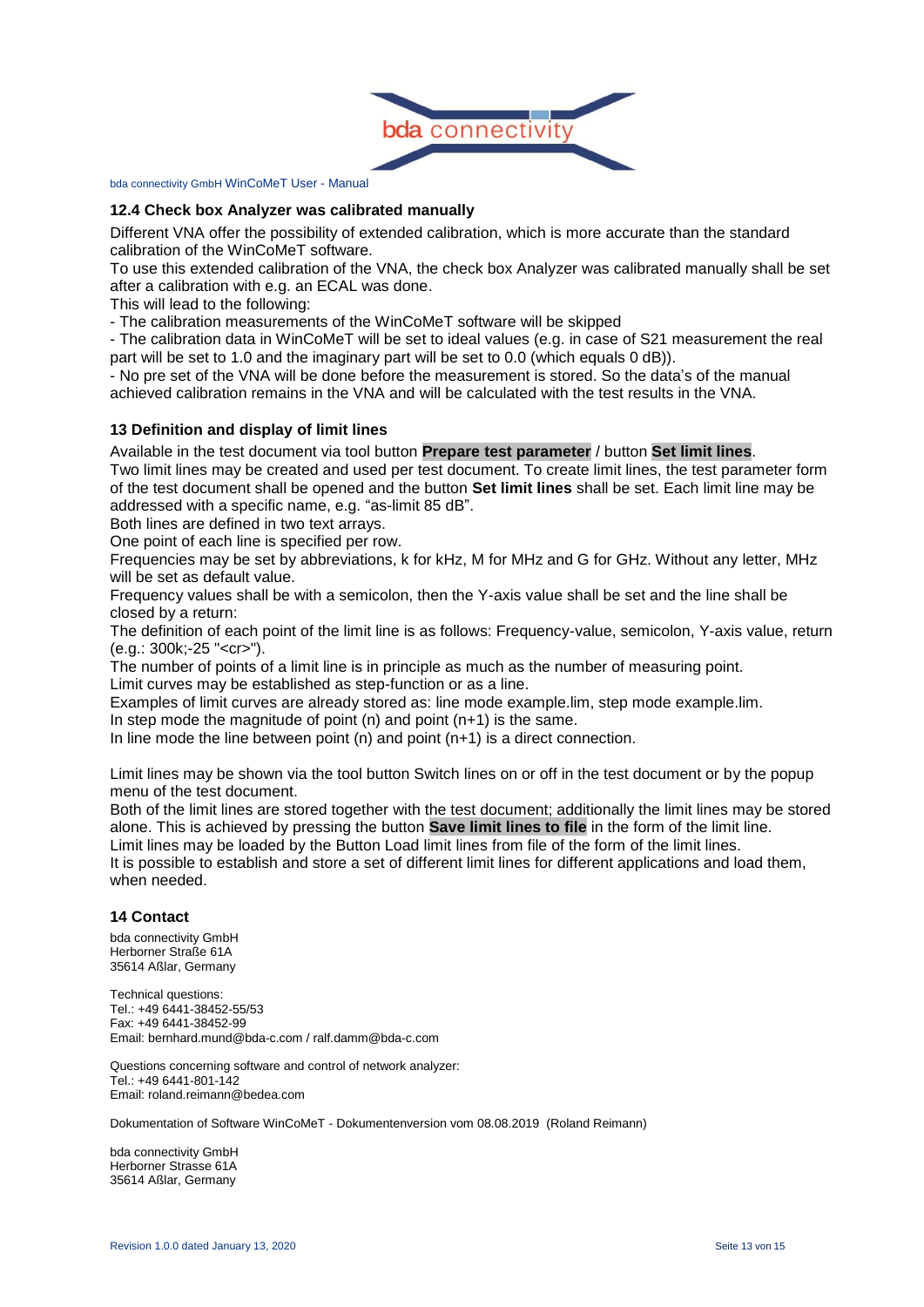

Appendix 1: Typical measurement with WinCoMeT

First, you open with

Open Test Document

a suitable template. In our case we use a file from the directory with the installed demo data:

24.05.2018 10:35

图 RG 058 3m log

You should first save this file in a directory of your choice under a unique file name. Then edit the input fields of the measurement parameter input form, which you can reach either by pressing the function key F4 or the symbol.

WinCoMeT Docu...

Adjust all fields according to the upcoming measurement task by editing or revising the values stored in the template: Item number, type, Test length, Eps r, Test parameter: Start frequency, stop frequency, Number of points, Distance of points [lin/log], IF-BW, Z(NWA), etc.

Under certain circumstances it is advisable to include the limit value curves here.

Load limit lines from file

Before the measurement is started, you should make sure that the test specimen has been properly completed. A simple DC measurement with an ohmmeter is completely sufficient. Only if this measurement is successful, a meaningful

| <b>Test Parameters</b>            |                                                               |                                        |                                       |                   |                               | 26                          |
|-----------------------------------|---------------------------------------------------------------|----------------------------------------|---------------------------------------|-------------------|-------------------------------|-----------------------------|
| Test of:                          | 拿                                                             | Screening Attenuation (62153-4-4 Ed.2) |                                       |                   |                               |                             |
| Information for test              |                                                               |                                        |                                       |                   |                               |                             |
| Test Job:                         | $\mathbf{1}$<br>$\overline{\phantom{a}}$                      | Operator:                              | Mund                                  | ٠                 | Calibration:                  | 05.03.2004 09:49:54         |
| Test set-up:                      |                                                               |                                        |                                       | ٠                 | Measurement:                  | 05.03.2004 09:53:07         |
| Remark:                           | <b>RG 58</b>                                                  |                                        |                                       |                   |                               |                             |
| Device under test                 |                                                               |                                        |                                       |                   |                               |                             |
| Item Number:                      | 4<br>٠                                                        | Cable type:                            | <b>RG 58</b>                          |                   |                               |                             |
| Type:                             | coaxial                                                       | Zw/Ohm:                                |                                       | 50.00<br>٠        | $C'/pF/m$ : 0.00<br>$\forall$ | 2.33<br>Eps. r1:            |
| Test length/m:                    | 3.00                                                          |                                        |                                       |                   |                               | 0.655<br>$v/c$ :            |
| Test parameter analyzer           |                                                               |                                        |                                       |                   |                               |                             |
| Start frequency/MHz:              | 0.03                                                          | IF-BW/Hz:                              |                                       | 10.00             |                               |                             |
| Stop frequency/MHz:               | 3000.00                                                       |                                        |                                       |                   | Z(NWA)/Ohm:                   | 50.00                       |
| Number of points:                 | 801<br>۰                                                      | Distance of points:                    |                                       | log<br>۰          | Gen.Power/dBm:                | 0.00                        |
| Sym. Test Method:                 |                                                               |                                        |                                       |                   |                               |                             |
| Test parameter result calculation |                                                               |                                        |                                       |                   |                               |                             |
| Attenu. (P1/P2)/dB:               | 0.00                                                          | Averaging                              |                                       | 0.00              | as(150-max)-Iterations:       | $\mathbf{1}$                |
| Marker frequencies:               | 30M; 1000M; 2000M; 3000M;                                     |                                        |                                       |                   |                               |                             |
|                                   | Additional parameter of Screening Attenuation (62153-4-4 Ed.2 |                                        |                                       |                   |                               | e.g.: 100k; 2.5; 100; 2G;   |
|                                   | 62153-4-3 (B: R1>0, R2=0; C: R1=0, R2=0)                      |                                        |                                       |                   |                               | Interpolation IEC62153-4-16 |
| $\circ$ 62153-4-3 (A)             |                                                               | R1(Z1)/Ohm:                            | 50.00                                 | Rp/Ohm:<br>÷      | $\overline{\mathcal{A}}$      | 0.00<br>Eps. r2:            |
|                                   | With imped. matching cir. (R1<>50 Ohm)                        | R <sub>2</sub> /Ohm:                   | 0.00                                  | RS/Ohm:<br>÷      |                               | Z2/Ohm:<br>0.00<br>۰        |
| Tube in tube                      |                                                               | Length DUT/m:                          |                                       |                   |                               | lex(SD)/m:<br>0.00<br>٠     |
|                                   |                                                               |                                        |                                       |                   |                               |                             |
| Diagram frequency/MHz             |                                                               |                                        |                                       | Diagram magnitude |                               |                             |
| From: 0.03                        | to:                                                           | 3000.00<br>log                         | $\blacktriangledown$                  | $-80.00$<br>From: | to:                           | $-30.00$<br>lin<br>۰        |
|                                   | X Abort                                                       |                                        | $\overline{\diamond}$ Set limit lines |                   |                               | Achieve test parameter      |
|                                   |                                                               |                                        |                                       |                   |                               |                             |

**78 KB** 

measurement can be initiated via the WinCoMeT software.

The measurement run can be started by pressing the F4 function key or tool button. Here a decision has to be made regarding the calibration.



The choice EPerform test setup calibration is intended for the normalization of the measuring cables, i.e. the damping of these cables is taken into account by the software in the calculation of the results after the measurement of this parameter.

If the network analyzer, including the measuring cables used, has already been manually calibrated according to a procedure suitable for the later measurement, WinCoMeT can be selected by selecting can be adjusted accordingly.

The button goes one step further. All calibration data contained in the .MDO file are overwritten with ideal values, i.e. there is no correction of the measured values which goes back to a calibration. After selecting the appropriate option, the following sequence can be started with.